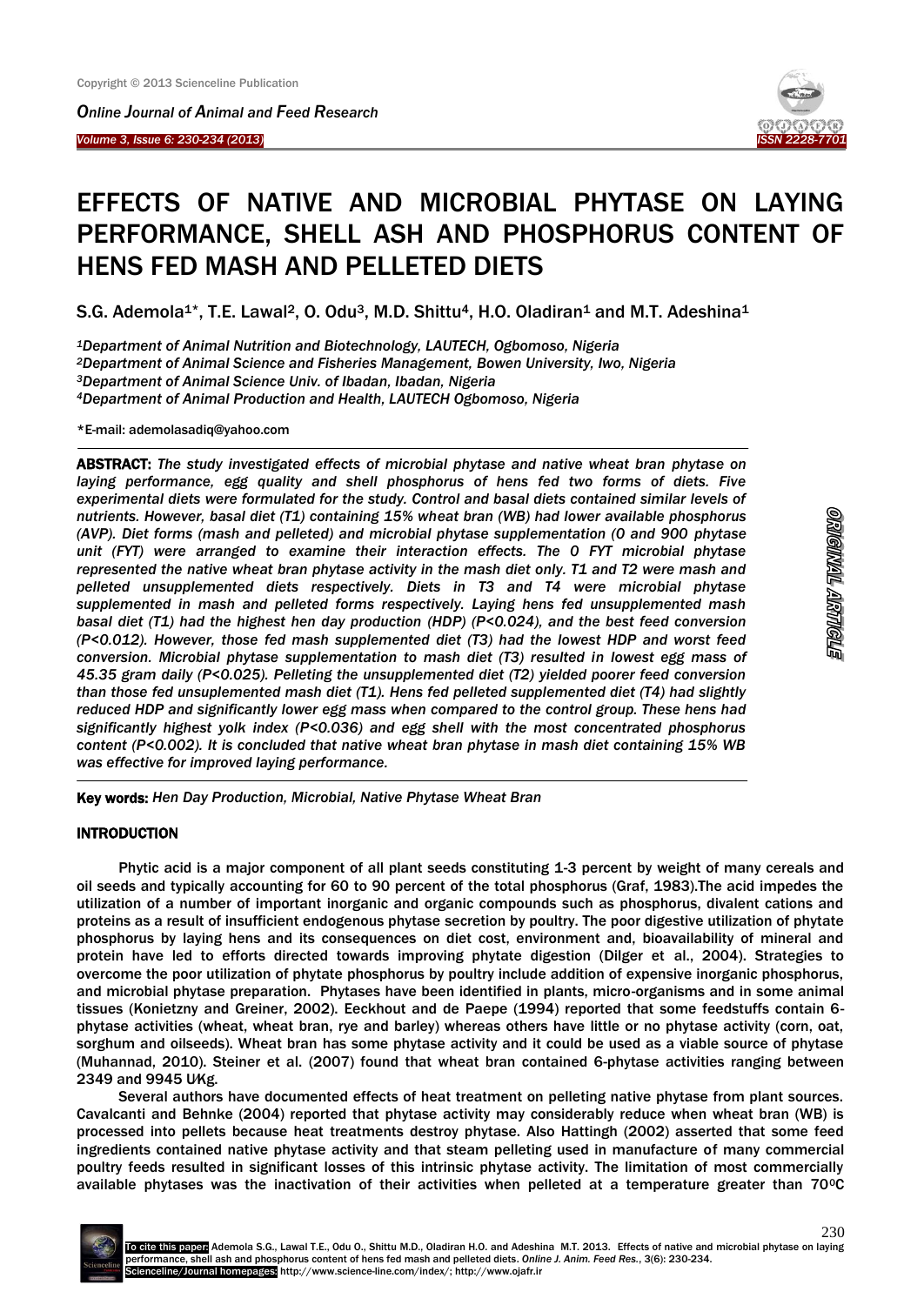(Jongbloed and Kemme, 1990). Moreover, variation in phytase activities among and within plant species with damaging effect of pelleting during feed manufacturing and the lack of availability of feed ingredients of high phytase activity, the presence of residual phytase activity often may not be considered in diet formulation when feed are pelleted (Kornegay, 1999). Varying responses have been reported on the effect of pelleting of feeds in relation to the availability of phosphorus from phytate. Pelleting of feed at 81 $\degree$ C reduced the phytin content in a mixed rape seed, barley and pea diet by 7% (Skoglund et al., 1997). Improved utilization of the phytate phosphorus from a corn-soybean diet containing 25% wheat bran as a result of steam pelleting has been reported (Summers et al., 1967). However, reduction of phosphorus availability by pelleting of feeds containing phytase activity from wheat was observed by Jongbloed and Kemme (1990). Steam pelleting also failed to enhance phytate phosphorus availability from a corn-soybean diet when fed to laying hens (Pepper et al., 1969).The presence of high phytase activity in wheat bran and the inconsistency in responses of animals fed pelleted diets in relation to phosphorus availability stimulated the current investigation. Hence, the study assessed effects of microbial phytase preparation and native wheat bran phytase on laying performance, egg quality and egg phosphorus content of hens fed mash and pelleted corn-soybean meal-wheat bran-based diet.

## MATERIALS AND METHODS

#### Site of the experiment

The study was carried out in Layer House of the Teaching and Research Farm, Ladoke Akintola University of Technology, Ogbomoso, Nigeria. A period of 8 weeks was observed for the experiment.

#### Information on the commercial phytase product

The phytase enzyme used in this study was Ronozyme® NP (CT). The active agent of Ronozyme® NP is 6 phytase, produced by a strain of *Aspergillus oryzae*. One phytase (FYT) unit of Ronozyme® NP is defined as the amount of enzyme that liberates one µmol of inorganic phosphate from sodium phytate per minute at pH 5.5 and 370C (von Holst, 2008). Wheat bran was the major source of native phytase activity in the basal diet and active only in mash diets. This is because heat treatment destroys native phytase of wheat bran in the pelleted basal diets.

#### Formulation of experimental diets

Five experimental diets were formulated for the study. Control diet (mash form) contained adequate levels of metabolizable energy, crude protein, calcium and available phosphorus. Control diet did not contain wheat bran. Basal diet contained15% wheat bran and the available phosphorus was however lowered by 0.16% when compared to control. A 2X2 factorial arrangement for form of basal diet (mash and pelleted) and microbial phytase supplementation (0, and 900 FYT∕Kg) was used to examine interaction effects on measured parameters. Wheat bran was the major source of native phytase to mash basal diet which was represented by 0 FYT microbial phytase. Two basal diets in T1 and T3 were in mash form, and the other two diets (T2 and T4) were in pelleted form. A commercial microbial phytase preparation [Ronozyme® NP (M)] was supplemented in diets T3 and T4 while this phytase preparation was not added to diets in T1 and T2. Thus, two groups (T1 and T3) represented diets with native wheat bran phytase, but diet in T3 also contained supplemental microbial phytase preparation (Table 1). Pelleting of the diets (T2 and T4) was done at a temperature of 65°C.

| Table 1 - Ingredients composition of experimental diets                                                                                                                             |                |                  |                         |           |                    |  |  |  |  |  |  |
|-------------------------------------------------------------------------------------------------------------------------------------------------------------------------------------|----------------|------------------|-------------------------|-----------|--------------------|--|--|--|--|--|--|
| <b>Parameters</b>                                                                                                                                                                   | <b>Control</b> | <b>T1 (Mash)</b> | T <sub>2</sub> (Pellet) | T3 (Mash) | <b>T4 (Pellet)</b> |  |  |  |  |  |  |
| Corn                                                                                                                                                                                | 42.00          | 52.00            | 52.00                   | 52.00     | 52.00              |  |  |  |  |  |  |
| Soybean meal                                                                                                                                                                        | 20.90          | 20.90            | 20.90                   | 20.90     | 20.90              |  |  |  |  |  |  |
| Corn bran                                                                                                                                                                           | 24.65          |                  |                         |           |                    |  |  |  |  |  |  |
| Wheat bran                                                                                                                                                                          |                | 15.00            | 15.00                   | 15.00     | 15.00              |  |  |  |  |  |  |
| Fish meal (72%CP)                                                                                                                                                                   | 2.00           | 2.00             | 2.00                    | 2.00      | 2.00               |  |  |  |  |  |  |
| <b>Bone meal</b>                                                                                                                                                                    | 3.00           | 1.00             | 1.00                    | 1.00      | 1.00               |  |  |  |  |  |  |
| Oyster shell                                                                                                                                                                        | 6.85           | 8.50             | 8.50                    | 8.50      | 8.50               |  |  |  |  |  |  |
| <b>Methionine</b>                                                                                                                                                                   | 0.10           | 0.10             | 0.10                    | 0.10      | 0.10               |  |  |  |  |  |  |
| <b>Salt</b>                                                                                                                                                                         | 0.25           | 0.25             | 0.25                    | 0.25      | 0.25               |  |  |  |  |  |  |
| Vitamin Premix*                                                                                                                                                                     | 0.25           | 0.25             | 0.25                    | 0.25      | 0.25               |  |  |  |  |  |  |
| Ronozyme NP (M)                                                                                                                                                                     |                |                  |                         | $\ddot{}$ | $+$                |  |  |  |  |  |  |
| <b>Analysed composition</b>                                                                                                                                                         |                |                  |                         |           |                    |  |  |  |  |  |  |
| Crude protein (%)                                                                                                                                                                   | 16.30          | 16.50            | 16.50                   | 16.50     | 16.50              |  |  |  |  |  |  |
| Crude fibre $(\%)$                                                                                                                                                                  | 5.15           | 3.70             | 3.70                    | 3.70      | 3.70               |  |  |  |  |  |  |
| <b>Calculated analysis</b>                                                                                                                                                          |                |                  |                         |           |                    |  |  |  |  |  |  |
| Energy (Kcal ME/Kg)                                                                                                                                                                 | 2680.03        | 2687.68          | 2687.68                 | 2687.68   | 2687.68            |  |  |  |  |  |  |
| Methionine (%)                                                                                                                                                                      | 0.38           | 0.39             | 0.39                    | 0.39      | 0.39               |  |  |  |  |  |  |
| Lysine $(\%)$                                                                                                                                                                       | 0.84           | 0.97             | 0.97                    | 0.97      | 0.97               |  |  |  |  |  |  |
| Available $P$ $(\%)$                                                                                                                                                                | 0.58           | 0.42             | 0.42                    | 0.42      | 0.42               |  |  |  |  |  |  |
| Calcium (%)                                                                                                                                                                         | 3.68           | 3.54             | 3.54                    | 3.54      | 3.54               |  |  |  |  |  |  |
| *The following vitamins and trace elements were supplied per kg of the layer diet: 10,000IU Vit. A; 2,00IUVit. D <sub>3</sub> ; 23mg Vit K <sub>3</sub> ; 3mg Vit. B <sub>1</sub> ; |                |                  |                         |           |                    |  |  |  |  |  |  |
| 6mg Vit. B <sub>2</sub> ; 50mg Niacin; 10mg Calcium Pantothenate; 5mg Vit B <sub>12</sub> ; 1mg Folic Acid; 0.05mg Biotin; 400mg Choline Chloride; 120mg Mn;                        |                |                  |                         |           |                    |  |  |  |  |  |  |

231 To cite this paper: Ademola S.G., Lawal T.E., Odu O., Shittu M.D., Oladiran H.O. and Adeshina M.T. 2013. Effects of native and microbial phytase on laying performance, shell ash and phosphorus content of hens fed mash and pelleted diets. *Online J. Anim. Feed Res.*, 3(6): 230-234. Scienceline/Journal homepages: http://www.science-line.com/index/; http://www.ojafr.ir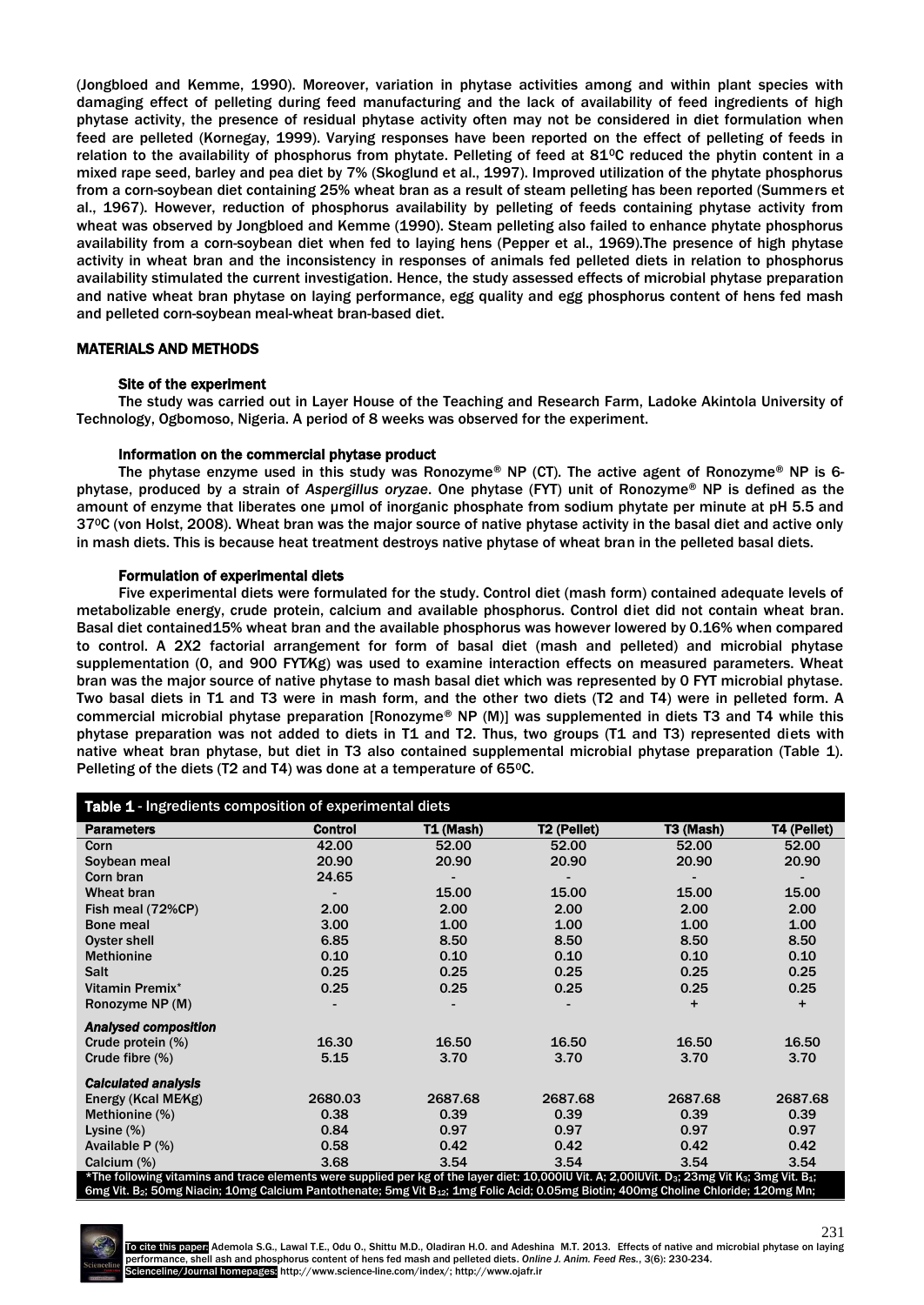#### 100mg Fe; 80mg Zn; 8.5mg Cu; 1.5 I; 0.3mg Co; 0.12mg Se and 120mg Antioxidant. + Ronozyme NP supplied 900 FYT phytase to the basal diet at 18mg/kg

## Management of experimental laying hens

A total of 160 Nera Black laying hens (25 weeks old) were distributed to five experimental groups in a completely randomised design (CRD). The laying hens were kept in battery cage system. There were 4 replicates of 32 hens per treatment group. These birds were fed experimental diets *ad libitum* and clean water was also supplied to them. Vaccination and medication were carried out as at when necessary.

## Data collection

Egg production was monitored on daily basis and number of eggs collected for each replicate was used in calculation for hen day production. Egg weight was estimated with the aid of a sensitive weighing scale. Feed intake and feed conversion were also determined on a replicate basis. A total of 240 eggs with 12 eggs per treatment selected each week for 4 weeks for egg quality assessment. Yolk index was expressed as a ratio of yolk length and yolk height.

## Chemical analysis

Crude protein and crude fibre of the experimental diets were carried out using the methods of AOAC (2000). Broken egg shells were rinsed in water, air dried and ground with pestle and mortal. Eight shell samples per treatment were digested by dry ash-procedure at 600°C for 6 hours to estimate eggshell ash. Furthermore, 8 egg shell samples per treatment were digested by wet-ash procedure using perchloric acid and nitric acid. Phosphorus concentration was determined colorimetrically (Genesys 5 Spectrophotmer; Thermo Electron Corporation, Madison, WI) at 410nm according to AOAC (1995) methods.

## Statistical analysis

All data collected were analyzed by factorial analysis under CRD using SAS (1999). Significant means were separated using Duncan option of the same statistical software. A probability of 5 percent was considered significant (P<0.05).

# RESULTS

Table 2 displayed laying performance and egg quality of hens fed either mash or pelleted basal diet containing 15% wheat bran with or without phytase supplementation. Dietary treatment significantly affected hen day production (HDP), egg mass, feed conversion and yolk index. Laying hens fed unsupplemented mash basal diet with native phytase activity from wheat bran (T1) had the best HDP (P<0.024) and significantly (P<0.012) improved feed conversion when compared to those fed other basal diets. Microbial phytase supplementation to mash basal diet (T3) caused significant reduction in HDP and pelleting basal diet with supplemental microbial phytase (T4) slightly reduced HDP. Laying hens fed unsupplemented pelleted diet (T2) had the heaviest egg mass which was comparable with those unsupplemented mash basal diet (T1) and control diet. Microbial phytase supplementation to mash and pelleted basal diets (T3 and T4) significantly reduced the egg mass when compared to others. Interaction effect of diet form and phytase supplementation significantly influenced the yolk weight (P<0.047) and albumen weight (P<0.024) with hens fed unsupplemented mash basal diet (T1) laid heavier egg yolks and lower albumen when compared to those fed other basal diets. Laying hens fed pelleted basal diet supplemented with microbial phytase (T4) had significantly higher yolk index and improved egg shell phosphorus content when compared to those fed other diets.

| Table 2 - Laying performance and egg quality of laying hens fed mash and pelleted diets containing native wheat<br>bran- and microbial- phytase |                    |                    |                            |                      |                               |         |            |                     |       |       |  |
|-------------------------------------------------------------------------------------------------------------------------------------------------|--------------------|--------------------|----------------------------|----------------------|-------------------------------|---------|------------|---------------------|-------|-------|--|
| <b>Parameters</b>                                                                                                                               | Control            | Τ1<br>(Mash)       | T <sub>2</sub><br>(Pellet) | T3<br>Phyt<br>(Mash) | <b>T4</b><br>Phyt<br>(Pellet) | P-value | <b>SEM</b> | <b>Diet</b><br>Form | Phyt  | Int.  |  |
| HDP $(%)$                                                                                                                                       | 84.52 <sup>a</sup> | 86.09 <sup>a</sup> | 84.81 <sup>a</sup>         | 80.69b               | 83.19 ab                      | 0.024   | 1.05       | 0.518               | 0.002 | 0.062 |  |
| Egg weight $(g)$                                                                                                                                | 56.72              | 55.39              | 56.79                      | 56.22                | 54.95                         | 0.147   | 0.58       | 0.918               | 0.431 | 0.053 |  |
| Egg mass $(g/day)$                                                                                                                              | 47.92 <sup>a</sup> | 47.68ab            | 48.18a                     | 45.35c               | 45.70bc                       | 0.025   | 0.68       | 0.565               | 0.006 | 0.924 |  |
| Feed intake (g/bird/day)                                                                                                                        | 108.41             | 104.61             | 108.63                     | 108.48               | 110.57                        | 0.233   | 1.73       | 0.115               | 0.132 | 0.600 |  |
| <b>Feed conversion ratio</b><br>(feedback)                                                                                                      | 2.27 <sup>b</sup>  | 2.23 <sup>b</sup>  | 2.43a                      | 2.44a                | 2.43a                         | 0.012   | 0.05       | 0.053               | 0.035 | 0.043 |  |
| Yolk weight (%)                                                                                                                                 | 24.25              | 24.03              | 22.17                      | 22.47                | 23.52                         | 0.373   | 0.88       | 0.561               | 0.882 | 0.047 |  |
| Albumen weight (%)                                                                                                                              | 64.66              | 63.13              | 66.09                      | 66.09                | 64.85                         | 0.268   | 3.12       | 0.329               | 0.325 | 0.024 |  |
| Shell weight (%)                                                                                                                                | 11.09              | 12.93              | 11.65                      | 11.44                | 11.63                         | 0.115   | 0.60       | 0.321               | 0.173 | 0.159 |  |
| Yolk index                                                                                                                                      | 0.43 <sup>b</sup>  | 0.46 <sup>b</sup>  | 0.43 <sup>b</sup>          | 0.43 <sup>b</sup>    | 0.62a                         | 0.036   | 0.05       | 0.131               | 0.138 | 0.059 |  |
| Shell P $(mg/100g)$                                                                                                                             | 0.41 <sup>b</sup>  | 0.45 <sup>b</sup>  | 0.50 <sup>b</sup>          | 0.47 <sup>b</sup>    | 0.73a                         | 0.002   | 0.06       | 0.010               | 0.030 | 0.069 |  |
| Egg ash $(\%)$                                                                                                                                  | 51.00              | 52.00              | 53.00                      | 54.00                | 50.00                         | 0.201   | 1.21       | 0.279               | 0.712 | 0.083 |  |
| Means along the same row with different superscripts are significantly different (P<0.05). Phyt=phytase supplementation                         |                    |                    |                            |                      |                               |         |            |                     |       |       |  |

#### **DISCUSSION**

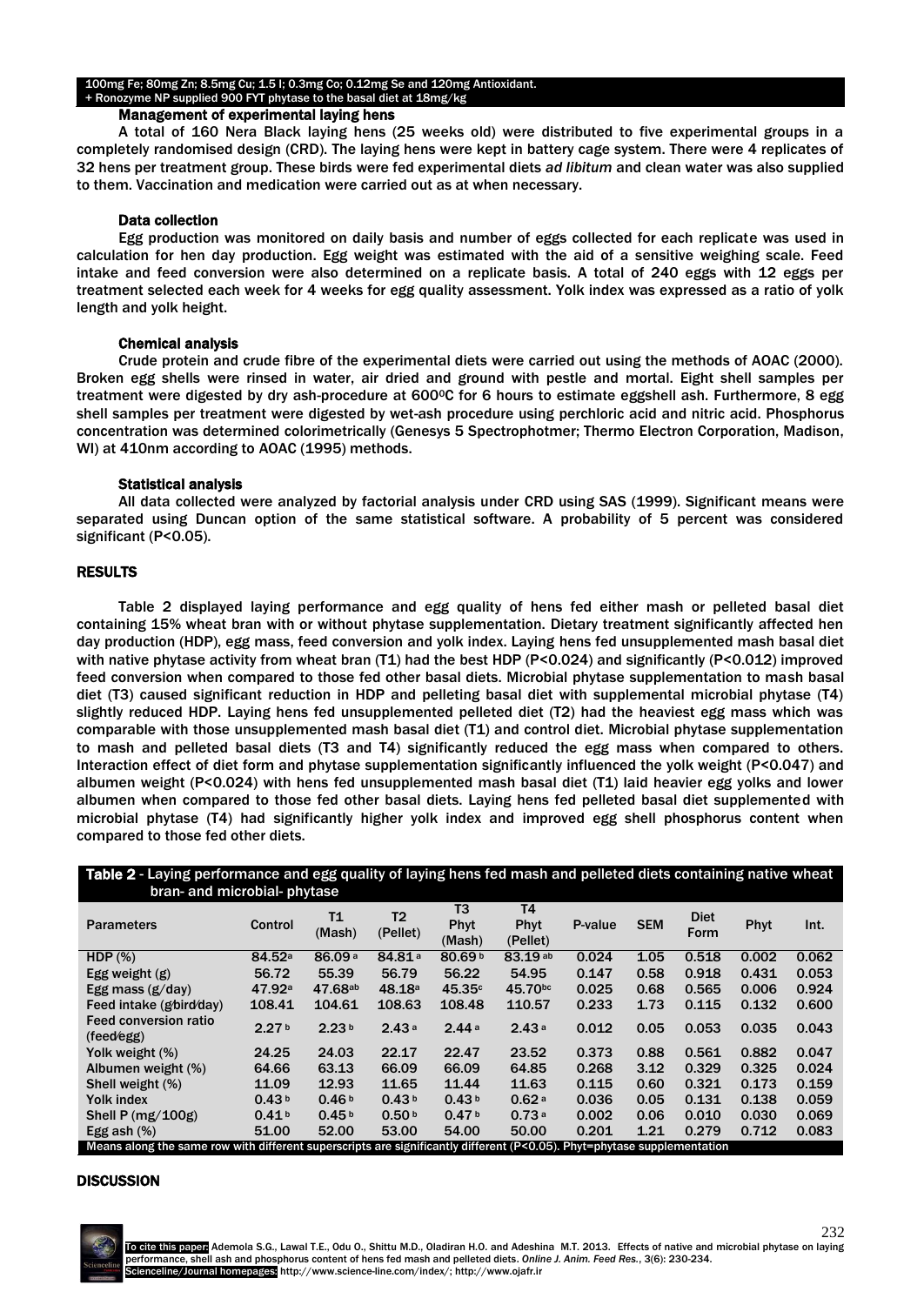Monogastric organisms contained no or only negligible amount of endogenous phytase in the stomach and small intestine, these animals are therefore dependent on plant or microbial phytase (Pallauf and Rimbak, 1997).The positive response for laying hens fed unsupplemented mash basal diet containing 15% wheat bran revealed that native phytase from plant source could not be totally neglected if the diet was in mash form. It has been reported that hydrolysis of phytate within the digestive tract of poultry may be attributed to the action of phytase from one of three possible sources namely plant feed ingredients, animal-intrinsic phytase activities and microbial origin (commercial) phytase product (Ravindran et al., 1995). However, pelleting the basal diet adversely affected the potency of the native wheat bran phytase as the feed conversion of laying hens fed unsupplemented pelleted basal diet (T2) was poorer when compared to those fed unsupplemented mash basal diet (T1). Inactivation of the wheat bran phytase may be reason for the poor feed conversion. This finding is in consonance with the report of Cavalcanti and Behnke (2004) that heat treatment destroys phytase. Ullah and Mullaney (1996) also stated that losses in activity of phytase enzyme begin to occur when feeds are subjected to steam pelleting around 60°C.

Phosphorus content in egg shell of control hens was not significantly different from those fed basal diets except those fed pelleted basal diet supplemented with microbial phytase (T4). This showed that lowering available phosphorus in layer diet from 0.58% to 0.42% did not compromise the availability of phosphorus for egg shell formation for hens fed basal diets containing wheat bran. Phosphorus was most concentrated in egg shell of hens fed microbial phytase pelleted diet. This observation corroborated with the finding of Summers et al. (1967) who observed improved utilization of the phytate phosphorus from a corn-soybean diet containing 25% wheat bran, as a result of steam pelleting.

The impact of phytase activity from wheat bran on utilization of phytate phosphorus and performance of poultry has been documented by several authors. Wheat bran's phytase may improve the absorption of phosphorus from cereals when given to simple stomach animals (Lesson and Summers, 2005). Yao et al. (2007) reported that ten percent of wheat bran replacing 0.05% inorganic phosphate did not influence either egg yield or nutrient utilization. These authors concluded that wheat bran phytase improved the performance and the utilization of dietary total phosphorus and crude protein of laying hens. The present study revealed that 15% wheat bran (with the intrinsic phytase activity) in unsupplemented mash layer diet achieved similar hen day production and egg mass with those of the control group, despite lowering available phosphorus by 0.16%. The improved laying performance of hens fed mash basal diet containing native wheat bran was in agreement with the conclusion of Cavalcanti and Behenke (2004) that wheat bran phytase improved plant phosphorus utilization and increased growth rate of broiler. Addition of microbial phytase preparation to mash basal diet (T3) did not further increase the laying performance of hens but it resulted in poorer feed conversion. Some authors have demonstrated that wheat bran or wheat bran (50%) supplemented with enzyme preparations have positive effect on the performance of broilers and laying hens (Abaza et al.*,* 2004 and Ali et al.*,* 2006). Higher dietary concentration of wheat bran may probably be the reason for the varying response observed in laying performance between the findings of these authors (Abaza et al.*,* 2004 and Ali et al., 2006) and the present study.

In conclusion, native wheat bran phytase activity in the mash basal diet was effective to achieve maximum laying performance of hens but microbial phytase supplementation to the mash basal diet yielded poor feed conversion. Furthermore, pelleting of corn soybean meal diet containing 15% wheat bran adversely affected feed conversion of the hens. Phosphorus was more concentrated in the egg shell of hens fed pelleted diet supplemented with microbial phytase.

#### REFERENCES

- Abaza IM, Ali MN and Hassan MS (2004). Nutritional and physiological studies on improving the utilization of wheat bran in laying hens. Egypt Poultry Science 24: 1015-1031.
- Ali MN, Hassan MS and Abaza IM (2006). Effect of improving the utilization of wheat bran on production and physiological performance for local laying hens. Egypt Poultry Science 1: 137-158.
- AOAC (2000). Official methods of Analysis of the Association of Official Analytical Chemists International 17<sup>th</sup> edition published by the Association of Official Analytical Chemists International, Suite 400, 2200 Wilson Boulevard Arlington, Virginia 22201-3301 USA.
- Association of Official Analytical Chemists, AOAC (1995). 4. Animal feeds. Phosphorus 965.17 Photometric method. In: Official Methods of Analysis. Washington DC, USA, page 17.
- Cavalcanti WB and Behnke KC (2004). Effect of wheat bran phytase subjected to different conditioning temperatures on phosphorus utilization by broiler chicks based on body weight and toe ash measurements. International Journal Poultry Science 3:215-219.
- Dilger RN, Onyango EM, Sands JS and Adeola O (2004). Evaluation of microbial phytase in broiler diets. Poultry Science 83:962-970.
- Eeckhout W and de Paepe M (1994). Total phosphorus, phytate-phosphorus and phytase activity in plant feedstuff. Animal Feed Science and Technology 47: 19-29.

Graf E (1983). Applications of phytic acid. Journal of the American Oil Chemists` Society 60:1861-1867.

Hatting DJG (2002). The effect of different levels of phytase and available phosphorus on the performance and egg quality in layers. Master of Science Thesis, Dept. of Animal and Wildlife Sciences, University of Pretoria, Pretoria, South Africa.